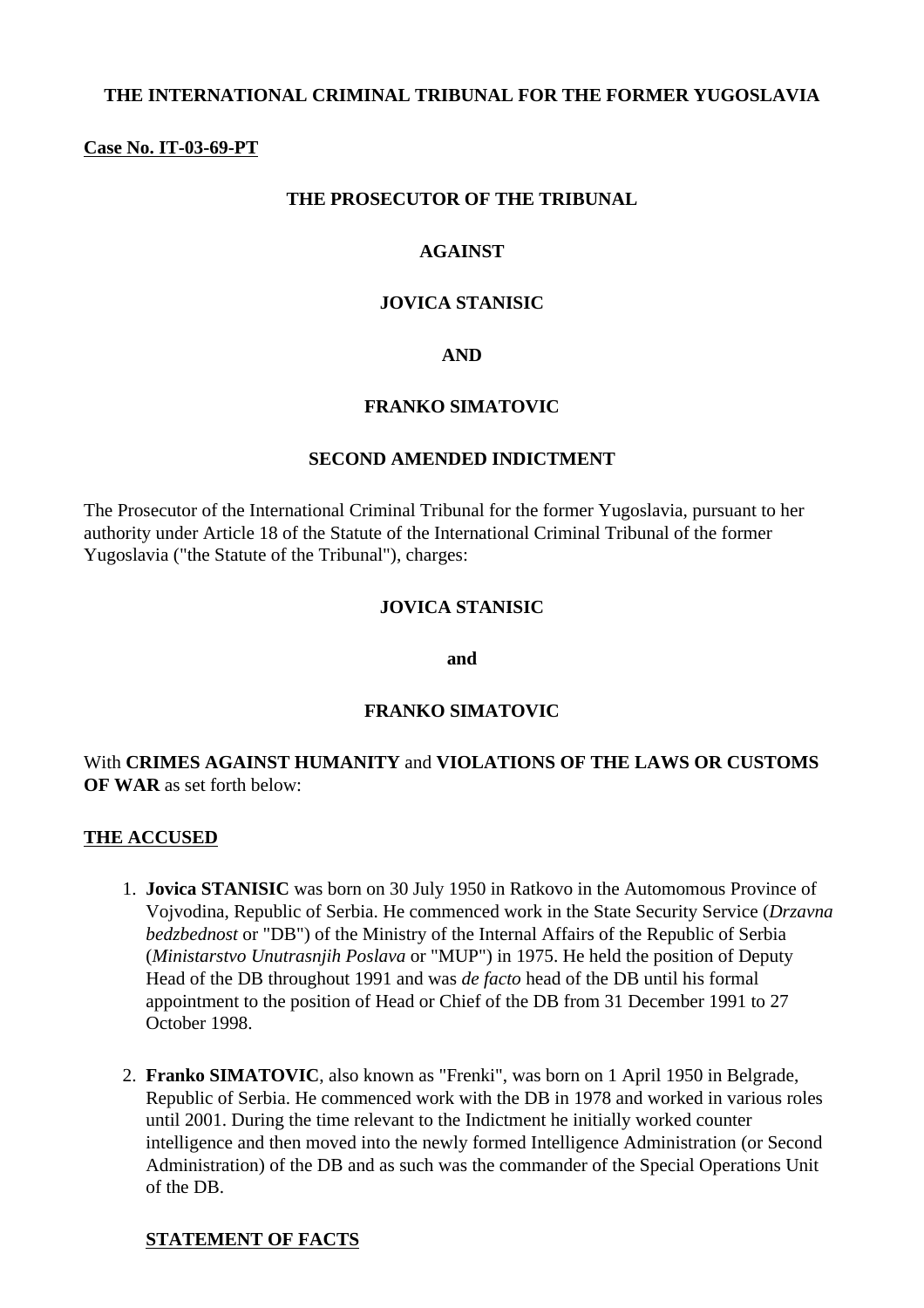- 3. From no later than May 1991, and at other times during the period relevant to this Indictment, secret units which were not legally authorised were established by or with the assistance of the Serbian DB for the purpose of undertaking special military actions in the Republic of Croatia (hereinafter "Croatia") and Bosnia and Hercegovina (hereinafter "BiH"). These units (hereinafter referred to as "special units of the Republic of Serbia DB") included, but were not limited to, groups known by the following names: Red Berets, Scorpions, Arkan's Tigers also known as Arkan's Men or Arkanovci, "Martic's Police", Militia of the so-called Serbian Autonomous District *Srpska autnomna oblast* (hereinafter "SAO") of Slavonia, Baranja and Western Srijem/Srem (hereinafter "SBWS"), JSO (*Jedinice specijalne operacije*) and JATD (*Jedinice za antiteroristicka dejstva*).
- 4. In or about April 1991, **Franko SIMATOVIC**, under the authority of **Jovica STANISIC,**  helped to establish a training centre in Golubic, near Knin in the SAO Krajina, where armed units were trained. Additional training centres were subsequently established and financed by the Republic of Serbia DB. Volunteers and conscripts trained at these centres were deployed to special units of the Republic of Serbia DB or were deployed to locations in Croatia where they were subordinated to the Territorial Defence (hereinafter "TO") including the TO of the so-called SAO SBWS, "Martic's Police," also known as the "Marticevci," the "SAO Krajina Police" or "SAO Krajina Milicija" (hereinafter "Martic's Police"), the TO or to locations in BiH where they were subordinated to the Bosnian Serb Army or *Vojska Republike Srpske* (hereinafter "VRS"), TO or local SDS units.
- 5. **Franko SIMATOVIC** had responsibility for these special units of the Republic of Serbia DB and directed their involvement in particular operations in Croatia and BiH.
- 6. From April 1991 through to the end of 1991, Serb forces in Croatia, including forces of the TO and Martic's Police, which were directed, organised, trained, supplied, armed, and financed in part through **Jovica STANISIC** and **Franko SIMATOVIC**, along with Yugoslav People's Army (hereinafter "JNA") and paramilitary forces, attacked and took control of towns and villages in the SAO Krajina and the SAO SBWS.
- 7. From March 1992 and continuing through 1995, special units of the Republic of Serbia DB, organised, trained and financed in part through **Jovica STANISIC** and **Franko SIMATOVIC**, along with Serb forces in BiH, attacked and took control of towns and villages in the municipalities of Bijeljina, Bosanski Samac, Doboj, Sanski Most, Srebrenica and Zvornik.

## **INDIVIDUAL CRIMINAL RESPONSIBILITY**

Article 7(1) of the Statute of the Tribunal

8. **Jovica STANISIC** and **Franko SIMATOVIC** are individually criminally responsible for the crimes referred to in Articles 3 and 5 of the Statute of the Tribunal as described in this Indictment, which they planned, ordered, committed or in whose planning, preparation or execution they otherwise aided and abetted. By using the word "committed" in this Indictment, the Prosecutor does not allege that the accused physically committed any of the crimes charged personally. "Committed" in this Indictment includes participation in a joint criminal enterprise.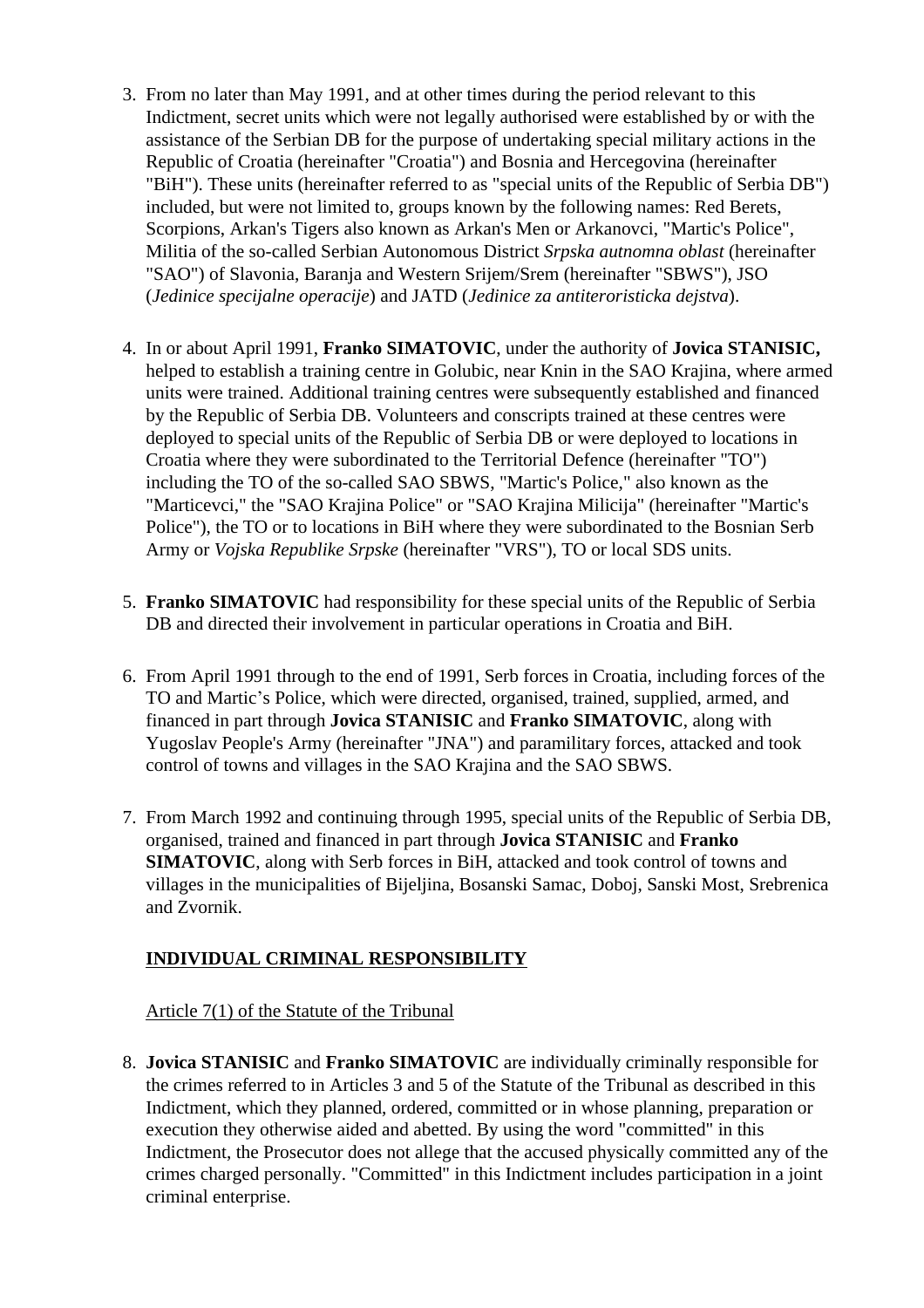- 9. The objective of this joint criminal enterprise was the forcible and permanent removal of the majority of non-Serbs, principally Croats, Bosnian Muslims and Bosnian Croats, from large areas of Croatia and BiH, through the commission of the crimes of Persecutions, Murder, Deportations and Inhumane Acts (Forcible Transfers). **Jovica STANISIC** and **Franko SIMATOVIC** participated in the joint criminal enterprise as co-perpetrators or as aiders and abettors, in the ways set out below.
- 10. The crimes charged in this Indictment were within the joint criminal enterprise and **Jovica STANISIC** and **Franko SIMATOVIC** held the state of mind necessary for the commission of each of these crimes, that is: Count 1, Persecutions, the intent to violate basic and fundamental rights of Croats, Bosnian Muslims, Bosnian Croats, and other non-Serbs on the basis of religion, race or political beliefs; Counts 2 and 3, Murder, the intent to kill or inflict serious injury in reckless disregard of human life; Counts 4 and 5, Deportations and Inhumane Acts (Forcible Transfers), the knowing and intentional participation in expulsion or coercive conduct to forcibly deport or transfer one or more persons to another State or location without grounds permitted by international law and/or wilful intention to force persons to leave their territory without grounds permitted by international law. Alternatively, the crimes charged in this Indictment were natural and foreseeable consequences of the execution of the object of the joint criminal enterprise. **Jovica STANISIC** and **Franko SIMATOVIC** were aware that such crimes were the possible outcome of the execution of the joint criminal enterprise.
- 11. The joint criminal enterprise was in existence no later than 1 August 1991 and continued until at least 31 December 1995.
- 12. Numerous individuals participated in this joint criminal enterprise. Each participant, by acts or omissions, contributed to achieving the objective of the enterprise. Individuals who participated in this joint criminal enterprise, thereby significantly furthering the objective of the enterprise, included the accused **Jovica STANISIC** and **Franko SIMATOVIC; Slobodan MILOSEVIC; Veljko KADIJEVIC; Blagoje ADZIC; Ratko MLADIC; Radmilo BOGDANOVIC; Radovan STOJICIC,** also known as "Badza"; **Mihalj KERTES; Milan MARTIC; Radovan KARADZIC; Biljana PLAVSIC; Zeljko RAZNATOVIC**, also known as "Arkan"; **Vojislav SESELJ;** and other members of the JNA, later the Army of the Federal Republic of Yugoslavia (hereinafter "VJ"), the VRS and the army of the Republic of Serbian Krajina (hereinafter "VRSK"); the Serb TO of Croatia, BiH, Serbia and Montenegro; local police forces and Serbian MUP, including the DB of Serbia and Martic's Police; and members of Serbian, Montenegrin and Bosnian Serb paramilitary forces units.
- 13. **Jovica STANISIC** and **Franko SIMATOVIC,** acting individually and/or in concert with other members of the joint criminal enterprise participated in the joint criminal enterprise in the following ways:

They participated in the formation, financing, supply and support of special units of the Republic of Serbia DB;

They directed members and agents of the DB who participated in the perpatration of the crimes in this Indictment;

They provided arms, funds, training, logistical support and other substantial assistance or support to special units of the Republic of Serbia DB that were involved in the commission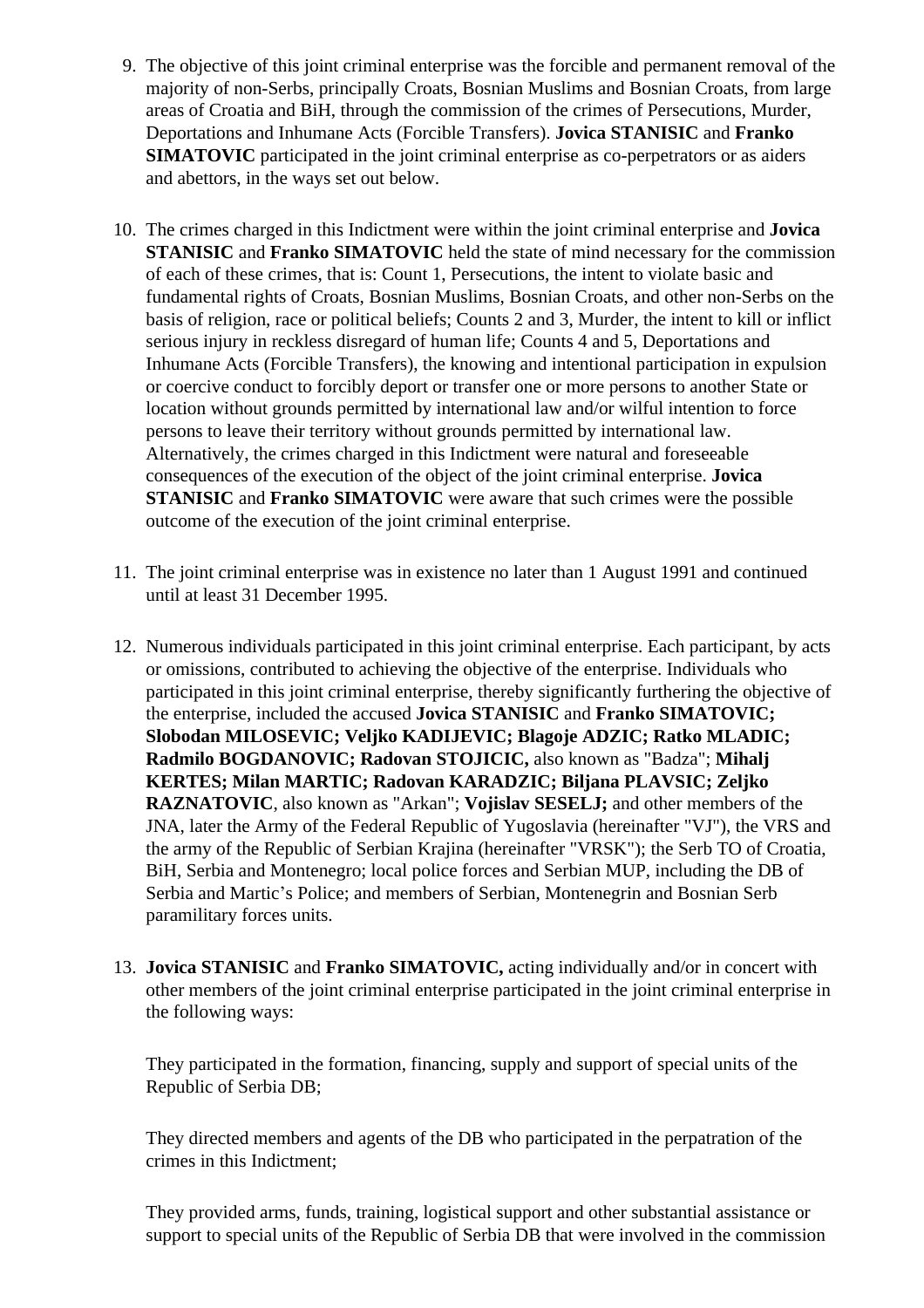of crimes in Croatia and BiH between 1 August 1991 and 31 December 1995.

14. **Jovica STANISIC** and **Franko SIMATOVIC** knowingly and wilfully participated in the joint criminal enterprise, while being aware of the foreseeable consequences of this enterprise. On this basis they bear individual criminal responsibility for these crimes under Article 7(1) of the Statute of the Tribunal, in addition to their responsibility under Article 7 (1) for having planned, ordered or otherwise aided and abetted in the planning, preparation and execution of these crimes.

## **GENERAL LEGAL ALLEGATIONS**

- 15. All acts and omissions alleged in this Indictment occurred on the territory of the former Yugoslavia.
- 16. At all times relevant to this Indictment, a state of armed conflict existed in Croatia and BiH.
- 17. At all times relevant to this Indictment, **Jovica STANISIC** and **Franko SIMATOVIC** were required to abide by the laws and customs governing the conduct of armed conflicts, including the Geneva Conventions of 1949 and the Additional Protocols thereto.
- 18. All acts and omissions charged in this Indictment as crimes against humanity were part of widespread or systematic attacks directed against the Croats, Bosnian Muslims, Bosnian Croats and other non-Serb civilian populations within large areas of Croatia and BiH.

## **THE CHARGES**

# **COUNT 1 PERSECUTIONS**

- 19. From on or about 1 April 1991 until 31 December 1995, **Jovica STANISIC** and **Franko SIMATOVIC**, acting alone or in concert with members of the joint criminal enterprise, planned, ordered, committed or otherwise aided and abetted the planning, preparation or execution of persecutions of Croats, Bosnian Muslims and Bosnian Croats and other non-Serbs within the SAO Krajina, SAO SBWS and the BiH municipalities of Bijeljina, Bosanski Samac, Doboj, Sanski Most, Srebrenica and Zvornik.
- 20. Throughout this period, Serb forces comprised of special units of the Republic of Serbia DB, acting alone or in conjunction with other Serb forces including: Serbian MUP; the JNA, later divided into the VJ, VRS and VRSK; local TO units; Republika Srpska police forces; and other paramilitary units took control of towns and villages in these territories. After take-over, Serb forces, in co-ordination with local Serb authorities, established a regime of persecutions designed to drive the Croats, Bosnian Muslims, Bosnian Croats and other non-Serbs from these territories.
- 21. These persecutions were committed on the discriminatory grounds of political affiliation, race or religion and included:
	- a. The murder of Croats, Bosnian Muslims, Bosnian Croats and other non-Serb civilians, as described in paragraphs 23 to 67 of this Indictment.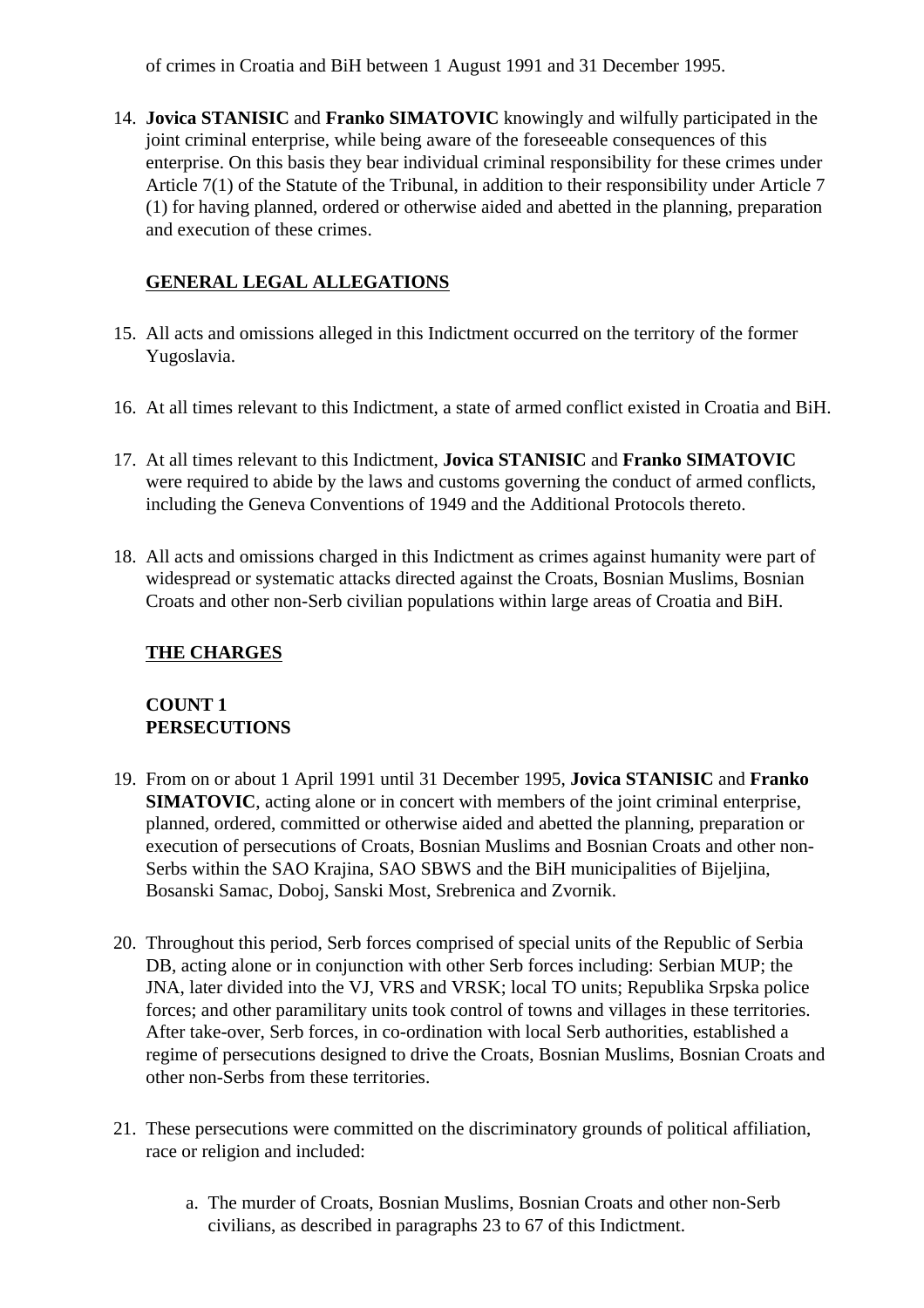- b. The forcible transfer and deportation of Croats, Bosnian Muslims, Bosnian Croats and other non-Serb civilians, as described in paragraphs 68 to 69 of this Indictment.
- 22. By these acts and omissions, **Jovica STANISIC** and **Franko SIMATOVIC** acting alone or in concert with members of the joint criminal enterprise, planned, ordered, committed or otherwise aided and abetted the planning, preparation or execution of:

**COUNT 1**: **PERSECUTIONS ON POLITICAL RACIAL OR RELIGIOUS GROUNDS**, a **CRIME AGAINST HUMANITY**, punishable under Articles 5(h) and 7(1) of the Statute of the Tribunal.

### **COUNTS 2 and 3 MURDER**

23. From on or about May 1991 until 31 December 1995, **Jovica STANISIC** and **Franko SIMATOVIC** acting alone or in concert with other members of the joint criminal enterprise planned, ordered, committed or otherwise aided and abetted the planning, preparation or execution of the murder and wilful killing of non-Serbs, principally Croats, Bosnian Muslims and Bosnian Croats. The murder and wilful killing were effected by the killing of Croats, Bosnian Muslims, Bosnian Croats and other non-Serbs in their towns and villages during and after the take-over of the SAO Krajina, SAO SBWS and territories in BiH in the municipalities of Bijeljina, Bosanski Samac, Doboj, Sanski Most, Srebrenica and Zvornik.

## SAO KRAJINA

- 24. From on or about 7 October 1991, members of Martic's Police and other Serb forces, in particular the JNA and members of the local Serb TO, were in control of the area of Hrvastka Kostajnica. Most of the Croat civilians fled their homes during the September 1991 attack. Approximately 120 Croat citizens, mostly women, elderly or the infirm remained in the villages of Dubica, Cerovljani and Bacin. On the morning of 20 October 1991, members of Martic's Police and other Serb forces rounded up fifty-three civilians in Dubica and detained them in the village fire station. Over the course of the day and night ten of these civilians were released because they were Serbs or had connections with Serbs. On 21 October 1991, members of Martic's Police and the other Serb forces described above took the remaining forty-three detained Croats to a location near the village of Bacin. Members of Martic's Police and other Serb forces also brought at least thirteen additional non-Serb civilians from Bacin and Cerovljani to this location. All fifty-six non-Serb civilians were executed in this location. At approximately the same time the members of Martic's Police and the other Serb forces described above took away an additional thirty civilians from Bacin and twenty-four from the villages of Dubica and Cerovljani to an unknown location where the civilians were killed.
- 25. From early August 1991 until 12 November 1991, the Croat villages of Saborsko, Poljanak and Lipovaca were attacked by members of Martic's Police and other Serb forces, in particular the JNA and members of the local Serb TO. These attacking forces killed all remaining non-Serb inhabitants of the villages they found as they entered the villages.
- 26. On 28 October 1991, local TO units entered Lipovaca and killed eight civilians.
- 27. On 7 November 1991, JNA and TO units, in particular a special JNA unit from Nis, entered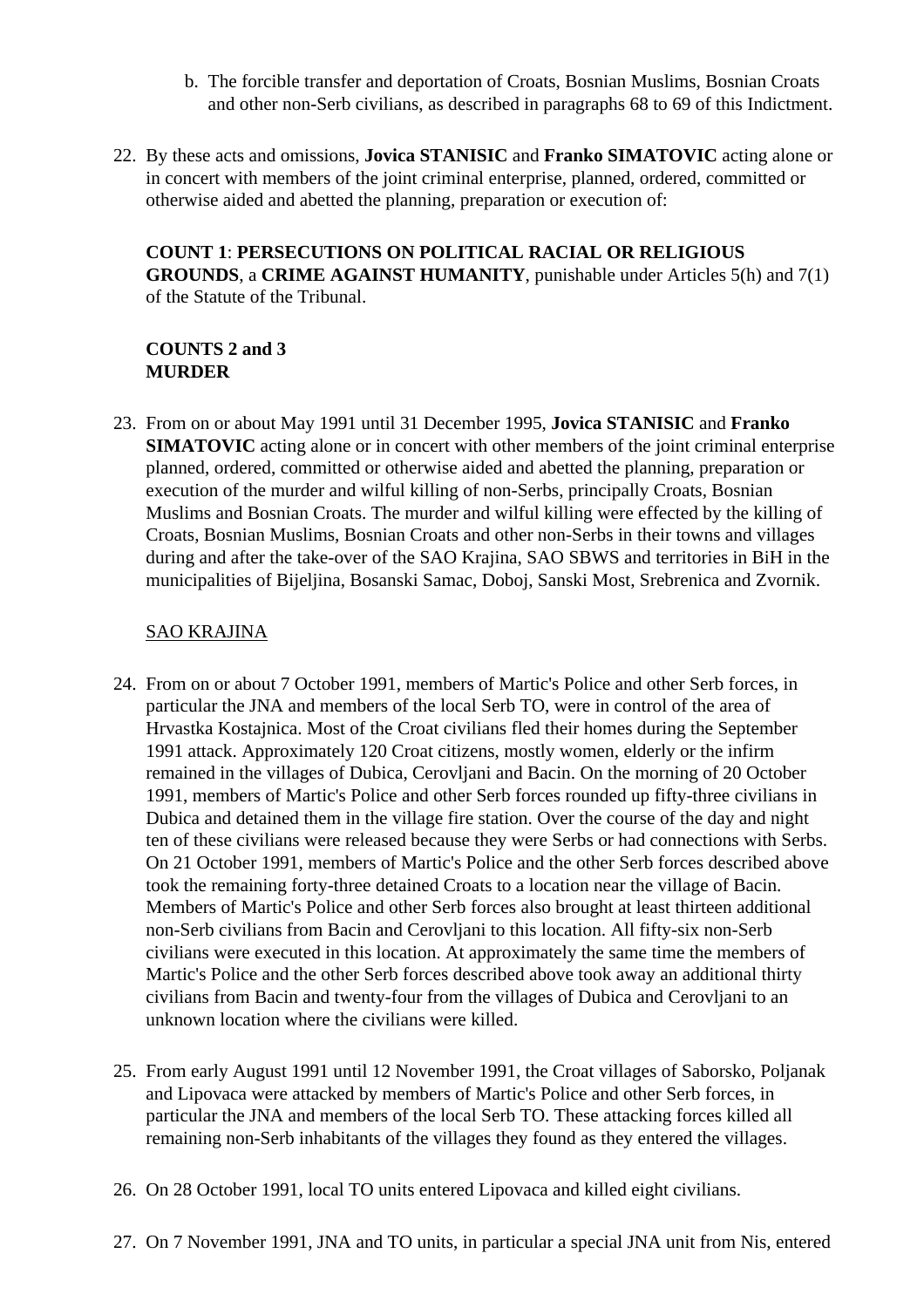the hamlet of Vukovici near Poljanak and killed nine civilians.

- 28. On 12 November 1991, members of Martic's Police and other Serb forces, in particular JNA and TO units, entered the village of Saborsko where they killed at least twenty Croat civilians and razed the village to the ground.
- 29. In November 1991, members of Martic's Police and other Serb forces, in particular JNA and TO units, attacked the village of Skabrnja, near Zadar. On 18 November 1991, members of Martic's Police and other Serb forces moved from house to house in Skarbrnja and killed at least thirty-eight non-Serb civilians in their homes or in the streets.
- 30. On 19 November 1991, Serb forces attacked Nadin, a neighbour village to Skabrnja described above, and killed seven non-Serb civilians.
- 31. Between 18 November 1991 and February 1992, all remaining Croat civilians in Skabrnja died. Serb forces killed twenty-six of the remaining elderly and infirm Croat civilians.
- 32. On 21 December 1991, members of Martic's Police and other Serb forces entered the village of Bruska and the hamlet of Marinovic where they killed ten civilians, including nine Croats.

### SAO SBWS

- 33. In September and October 1991, Serb TO forces and Militia of the SAO SBWS arrested Croat civilians and kept them in a detention facility in the police building in Dalj. On 21 September 1991, Goran Hadzic and Zeljko Raznatovic visited the detention facility and ordered the release of two of the detainees. Members of the TO of the SAO SBWS led by Zeljko Raznatovic, shot eleven detainees and buried their bodies in a mass grave in the village of Celije.
- 34. On 4 October 1991, members of the TO of the SAO SBWS led by Zeljko Raznatovic entered the detention facility in the police building in Dalj and shot twenty-eight Croat civilian detainees. The bodies of the victims were then taken from the building and dumped into the nearby Danube River.
- 35. On 9 November 1991, members of the TO of the SAO SBWS led by Zeljko Raznatovic and members of the Militia of the SAO SBWS arrested ethnic Hungarian and Croat civilians in Erdut, Dalj Planina, and Erdut Planina and took them to the training centre of the TO in Erdut where twelve of them were shot dead the following day. Several days after 9 November 1991, members of the Serb National Security (hereinafter "SNB") of the SAO SBWS in co-operation with several members of Arkan's Tigers arrested and executed three civilians, two of them family members of the original Hungarian victims who had inquired about the fate of their relatives. The bodies of eight of the initial twelve victims were buried in the village of Celija and one victim was buried in Daljski Atar. The bodies of the three additional victims were thrown into a well in Borovo. On 3 June 1992, members of the SNB, in co-operation with members of "Arkan's Tigers", arrested Marija Senasi (born 1937), a female family member of the original Hungarian victims who had continued to make inquiries about the fate of her relatives. This woman was subsequently murdered and her body was thrown into an abandoned well in Dalj Planina.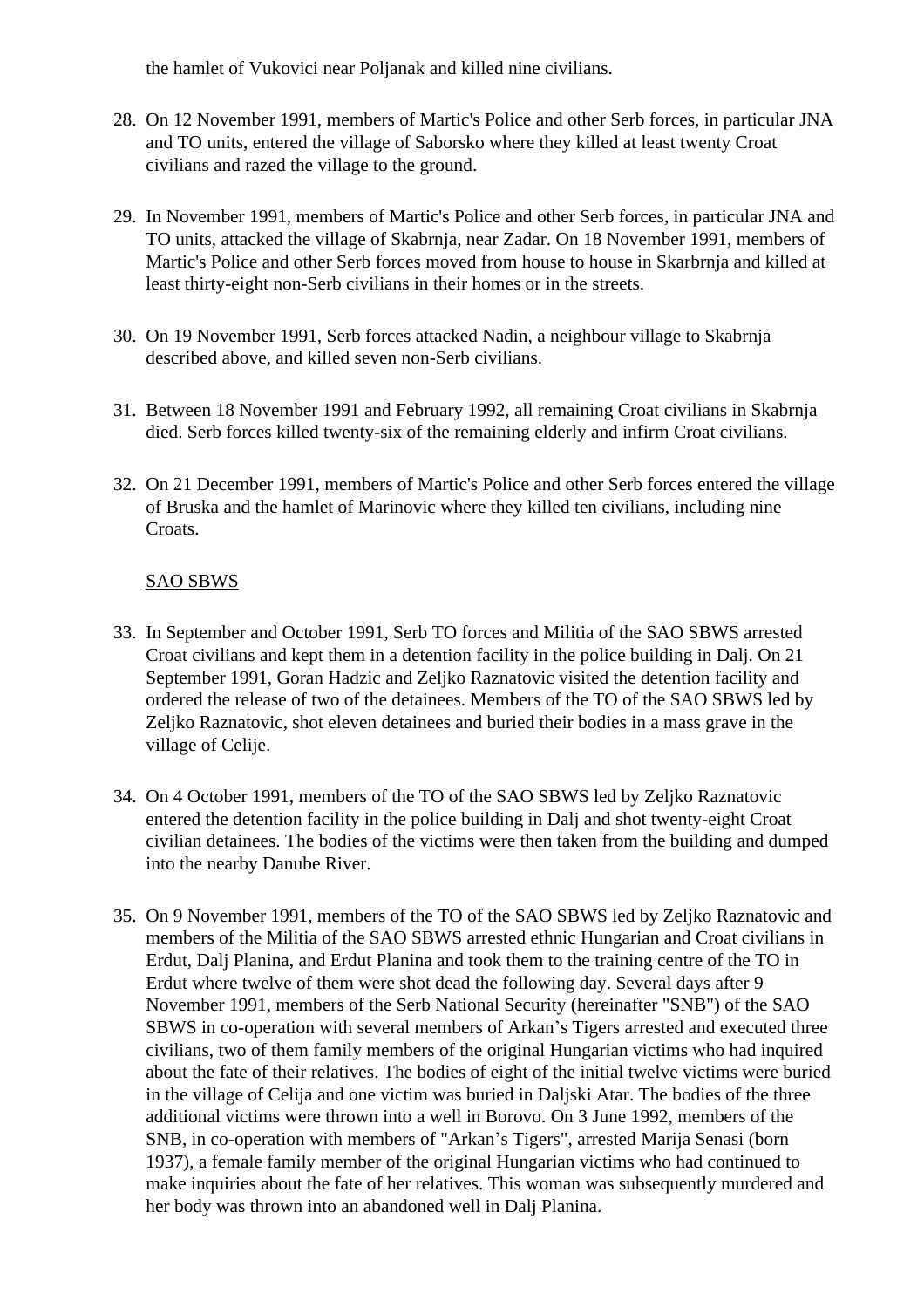- 36. On 11 November 1991, members of the TO of SAO SBWS, under the command of Zeljko Raznatovic arrested seven non-Serb civilians in the village of Klisa. Two of the detainees who had Serb relatives were released. The remaining five civilians were taken to the TO training centre in Erdut. After their interrogation, the victims were killed and buried in a mass grave in the village of Celije.
- 37. Between 18 and 20 November 1991, after the termination of the military operations in and around Vukovar, the JNA deported thousands of Croat and other non-Serb inhabitants to the territory of the Republic of Serbia. Following a request of Goran Hadzic to retain those non-Serbs who were suspected of participation in the military operations, the JNA transported a large number of inhabitants of Vukovar to the detention facilities in Dalj on or around 20 November 1991. There, Serb TO members selected those suspected of participating in the defence of Vukovar. The selected detainees were interrogated, beaten and tortured. At least thirty-four of these detainees were executed.
- 38. On 10 December 1991, members of the TO of the SAO SBWS led by Zeljko Raznatovic and members of the Militia of the SAO SBWS arrested five non-Serb villagers from Erdut. The victims were taken to the TO training centre in Erdut and subsequently killed. The bodies of three of the victims were later disposed of in a well in Daljski Atar.
- 39. From 22 December 1991 to 25 December 1991, members of the TO of the SAO SBWS led by Zeljko Raznatovic, and members of the Militia of the SAO SBWS arrested seven ethnic Hungarian and Croat civilians in Erdut and took them to the TO training centre in Erdut. On 26 December 1991, they were shot and killed. The bodies of six of the victims were buried in Daljski Atar.
- 40. On 21 February 1992, members of the TO of the SAO SBWS led by Zeljko Raznatovic and members of the Militia of the SAO SBWS arrested four non-Serb civilians in Erdut. All of the victims were interrogated in the Territorial Defence training centre in Erdut and then killed. The bodies of the victims were buried in a mass grave in Daljski Atar.

## BOSNIA AND HERZEGOVINA

### BIJELJINA

- 41. On or about 31 March 1992, acting at the request of local Serb leaders in Bijeljina Zeljko Raznatovic, members of Arkan's Tigers, other Serb forces and special units of the Serbia DB, attacked and took control of the town of Bijeljina.
- 42. In the early days of April 1992, members of Arkan's Tigers and the other special units of the Serbia DB terrorised the civilian population by killing non-Serb civilians.

## BOSANSKI SAMAC

43. On or about 11 April 1992, special units of the Republic of Serbia DB arrived in Bosanski Samac from the Republic of Serbia at the request of local Bosnian Serb leaders. These special units of the Republic of Serbia DB included Dragan Dordjevic, also known as "Crni" and Srecko Radovanovic, also known as "Debeli", and Slobodan Miljkovic, also known as "Lugar".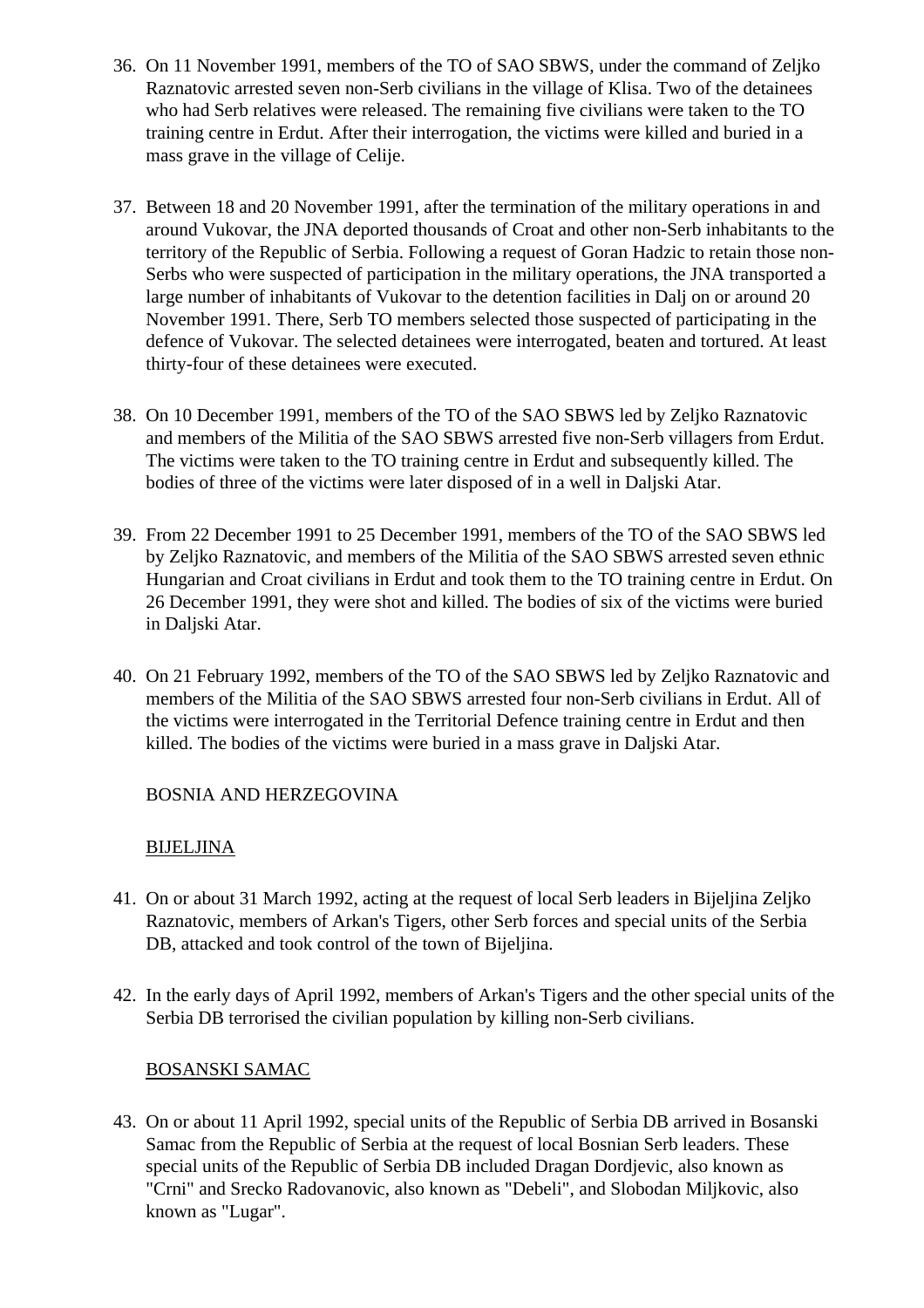- 44. On 17 April 1992, Serb forces, including the special units of the Republic of Serbia DB and local forces who had been trained by members of the special units of the Republic of Serbia DB, attacked and took control over the town of Bosanki Samac.
- 45. Beginning with the attack of Bosanski Samac on 17 April 1992, Serb forces, including special units of the Republic of Serbia DB, detained non-Serb civilians at or near the Bosanski Samac police headquarters (hereinafter SUP) and TO buildings. On several occasions from 17 April 1992 and 31 July 1992 members of the special units of the Republic of Serbia DB beat the non-Serb detainees.
- 46. On or about 27 April 1992 Slobodan Miljkovic beat several detainees held in the TO building and killed Anto Brandic, also known as "Dikan" by beating him repeatedly with a wooden club and then shooting him.
- 47. On or about 6 May 1992, approximately 50 Bosnian Croat and Bosnian Muslim detainees who had been detained at the Bosanski Samac TO building were moved by the Serb authorities to an agricultural building in the nearby village of Crkvina (hereinafter referred to as "Crkvina"). On or about 7 May 1992, Slobodan Miljkovic and Dragan Dordjevic with other members of the special units of the Republic of Serbia DB went to Crkvina. They beat the non-Serb detainees and shot and killed at least sixteen of the non-Serb civilian detainees.

### DOBOJ

- 48. Special units of the Republic of Serbia DB established a training centre for local Serb forces at Mt. Ozren in the municipality of Doboj in early 1992.
- 49. On or about the night of 2 May 1992, the take-over of Doboj began when Serb forces, including special units of the Republic of Serbia DB, attacked and took control of the undefended town. Over the next few weeks Serb forces attacked different towns and villages in the municipality.
- 50. Beginning with the attack Serb forces on the night of 2 May 1992, Serb forces, including special units of the Republic of Serbia DB, detained non-Serb civilians in several locations in Doboj. Members of the special units of the Republic of Serbia DB entered these facilities and killed detainees.
- 51. On or about July 12, 1992, Serb forces, including special units of the Republic of Serbia DB, used non-Serb detainees as human shields and approximately twenty-seven civilians were killed.

## SANSKI MOST

- 52. In September 1995, Zeljko Raznatovic and members of Arkan's Tigers, arrived in Sanski Most at the request of local Bosnian Serb leaders.
- 53. On or about 20 September 1995, members of Arkan's Tigers took twelve non-Serb men from various locations in Sanski Most and transported them in a truck to a site approximately five kilometres from Sanski Most, in the village of Trnova. At this location eleven of the men were executed and the twelfth man was shot and seriously wounded.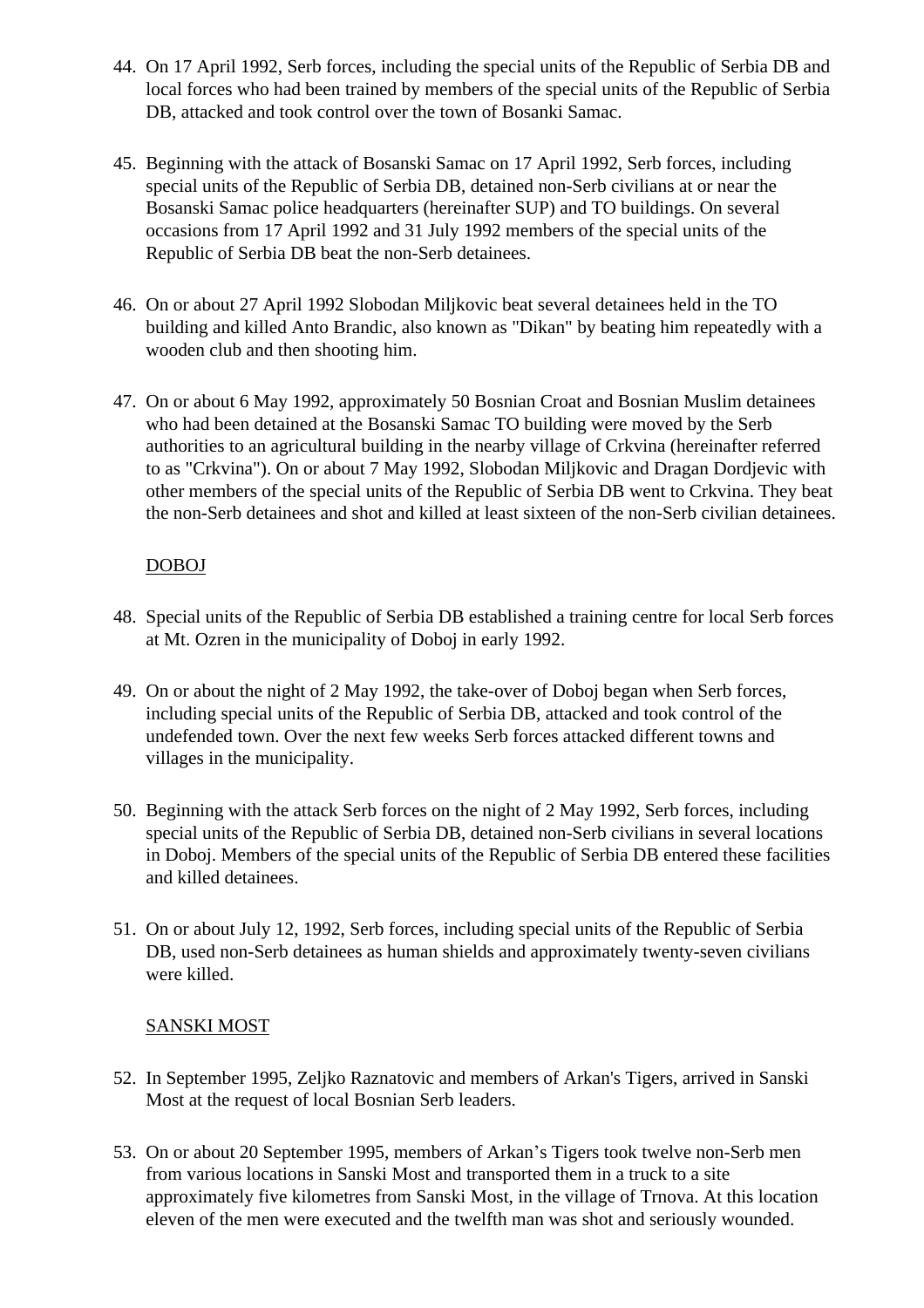54. On or about 21 September 1995, a group of non-Serb civilians were forcibly taken to Sasina. In Sasina, the non-Serb civilians were removed from the vehicles at the western base of the hill near the village church. At this spot, members of Arkan's Tigers shot the group, killing approximately sixty-five non-Serb detainees.

### SREBRENICA

- 55. On 12 May 1992, at the 16th session of the Bosnian Serb Assembly, KARADZIC had announced the six strategic objectives of the Serb people in BiH. In essence, these strategic goals constituted a plan to seize and control territory, establish a Bosnian Serb state, defend defined borders and separate the ethnic groups within BiH.
- 56. On 8 April 1993 the International Court of Justice issued an order to the Federal Republic of Yugoslavia to take all immediate measures within its power to prevent the commission of the crime of genocide in BiH. On 16 April 1993, the United Nations Security Council issued Resolution 819 which reaffirmed the order of the International Court of Justice as well as the sovereignty, territorial integrity and political independence of the Republic of BiH. In Resolution 819 the Security Council recognising that the continued Bosnian Serb military operations against Srebrenica and in Eastern Bosnia involved unlawful attacks on civilians made several demands. The Security Council demanded that the attacks stop and further that "the Federal Republic of Yugoslavia (Serbia and Montenegro) immediately cease the supply of military arms, equipment and services to the Bosnian Serb paramilitary units in the Republic of Bosnia and Herzegovina."
- 57. On 8 March 1995, Radovan Karadzic, as the Supreme Commander of the VRS, issued Operational Directive 7, which directed the VRS to eliminate the Muslim enclaves of Srebrenica and Zepa, in furtherance of the "six strategic objectives" of 12 May 1992.
- 58. On 6 July 1995, the VRS and other Bosnia Serb forces under the command and control of General Ratko Mladic attacked the Srebrenica enclave. The attack on the enclave continued until 11 July 1995, when General Ratko Mladic and the VRS and other Bosnia Serb forces under Mladic's command and control entered Srebrenica.
- 59. Special units of the Republic of Serbia DB under the control of **STANISIC** and **SIMATOVIC**, including Red Berets and Scorpions participated in this attack by the VRS on the enclaves of Srebrenica and Zepa. Several weeks before the VRS attack, the Accused ordered the Scorpions to travel from their base in Delotic in Croatia to Serb controlled area near Sarajevo. The Scorpions then based themselves in the village of Trnovo, under Treskavica Mountain, near Sarejevo. They were under the command of **SIMATOVIC** who was running a joint Serbian MUP/DB command post from Jahorina.
- 60. Before the VRS attack on Srebrenica, the Scorpions and the other special units attacked ABiH forces near Sarejevo in a co-ordinated move to draw units of the ABiH from Srebrenica and Zepa to Sarejevo by leaving open a land corridor between Srebrenica and Sarejevo. The ABiH responded by moving units to Sarejevo, thus making it easier for VRS forces to take control of Srebrenica.
- 61. Between 12 July and about 20 July 1995, thousands of Bosnian Muslim men were captured by, or surrendered to, Bosnia Serb forces under the command and control of General Ratko Mladic.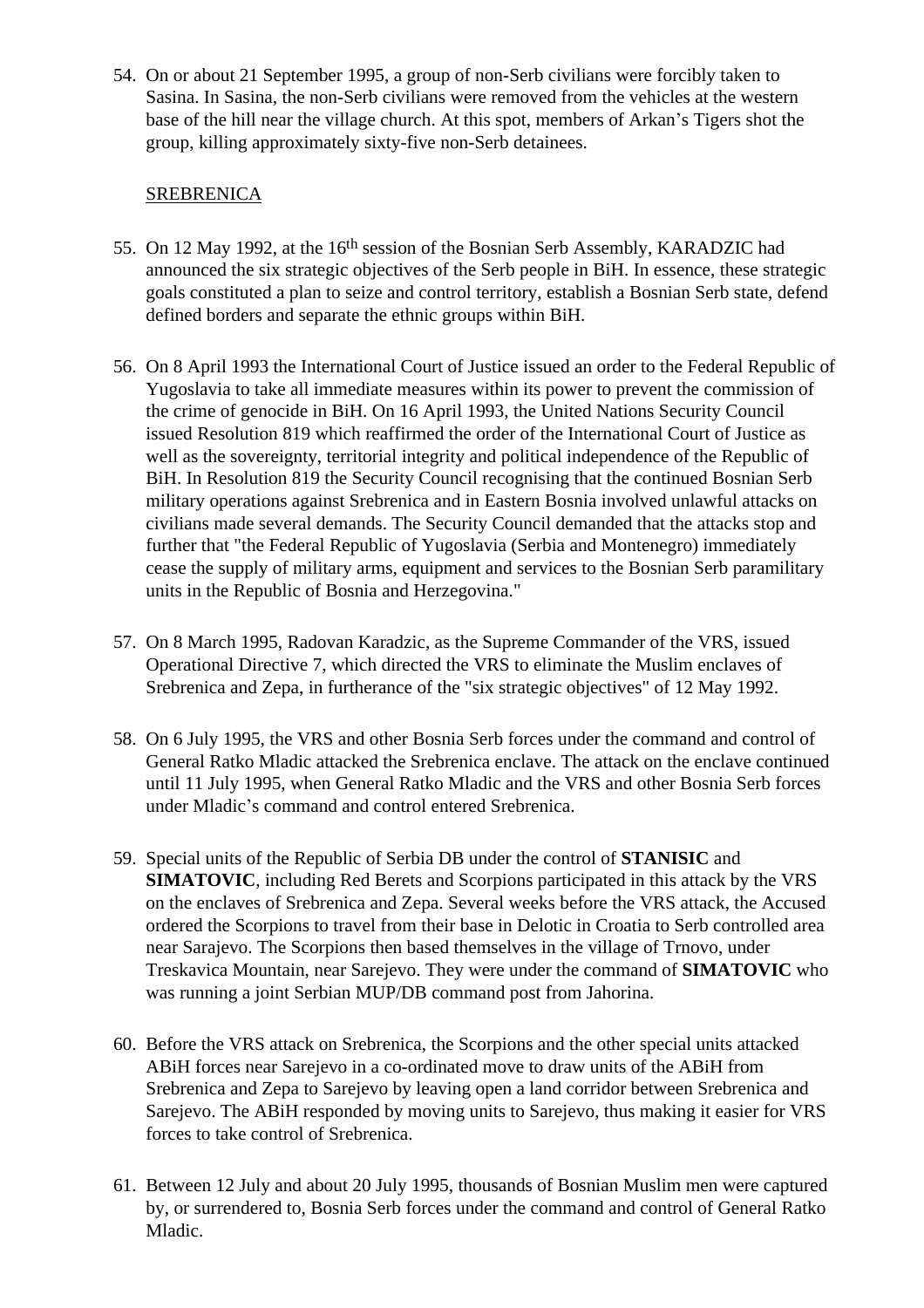- 62. The Bosnian Serb forces then distributed the Bosnian Muslim prisoners to different Serb and Serbian units for the purpose of murdering them. One bus full of prisoners was taken to the base of the Scorpions at Treskavica, from which about fifteen male prisoners were taken from the bus for execution by members of the Scorpions. Members of the Scorpions took six of the prisoners by truck to a secluded rural area several kilometres from their base. Under the command of Slobodan Medic (Boca), the Scorpions murdered the prisoners by shooting them. Slobodan Medic (Boca) had these murders videotaped.
- 63. Over 7,000 Bosnian Muslim prisoners captured in the area around Srebrenica were summarily executed from 13 July to 19 July 1995 and thereafter many were buried in mass graves.
- 64. From about 1 August 1995 through 1 November 1995, VRS units under the command and control of General Ratko Mladic participated in an organised and comprehensive effort to conceal the killings by reburying, in isolated locations, bodies exhumed from their original mass graves. From July 1995 onwards, approximately 25,000 Bosnian Muslim civilian women, children and elderly men were forcibly transferred by the VRS from Potocari and other areas surrounding Srebrenica to Kladanj and other non-Serb areas of BiH.
- 65. These crimes were committed as part of the joint criminal enterprise described in paragraphs 8 to 14 of this indictment involving VRS personnel, members of the Republika Srpska police and some political leaders from both the FRY and the RS. The videotaped murder of the six Muslim Bosnian prisoners by members of the special units of the Serbian DB was a part of this joint criminal enterprise.

### ZVORNIK

- 66. On or about 8 April 1992, Serb forces, including Zeljko Raznatovic, members of Arkan's Tigers and other special units of the Serbia DB, attacked and took control of Zvornik. During this attack approximately 20 non-Serb civilians were killed in Zvornik.
- 67. By these acts and omissions, **Jovica STANISIC** and **Franko SIMATOVIC** acting alone or in concert with members of the joint criminal enterprise, planned, ordered, committed or otherwise aided and abetted the planning, preparation or execution of:

**COUNT 2: MURDER, a CRIME AGAINST HUMANITY**, punishable under Articles 5 (a) and 7(1) of the Statute of the Tribunal.

**COUNT 3: MURDER, a VIOLATION OF THE LAWS OR CUSTOMS OF WAR**, as recognised by Common Article 3(1)(a) of the Geneva Conventions of 1949, punishable under Articles 3 and 7(1) of the Statute of the Tribunal.

# **COUNTS 4 AND 5 DEPORTATION AND INHUMANE ACTS (FORCIBLE TRANSFERS)**

68. From on or about May 1991 until 31 December 1995 **Jovica STANISIC** and **Franko SIMATOVIC** acting alone or in concert with members of the joint criminal enterprise, planned, committed or otherwise aided and abetted the planning, preparation or execution of the unlawful forcible transfer or deportation of thousands of Croats, Bosnian Muslims,